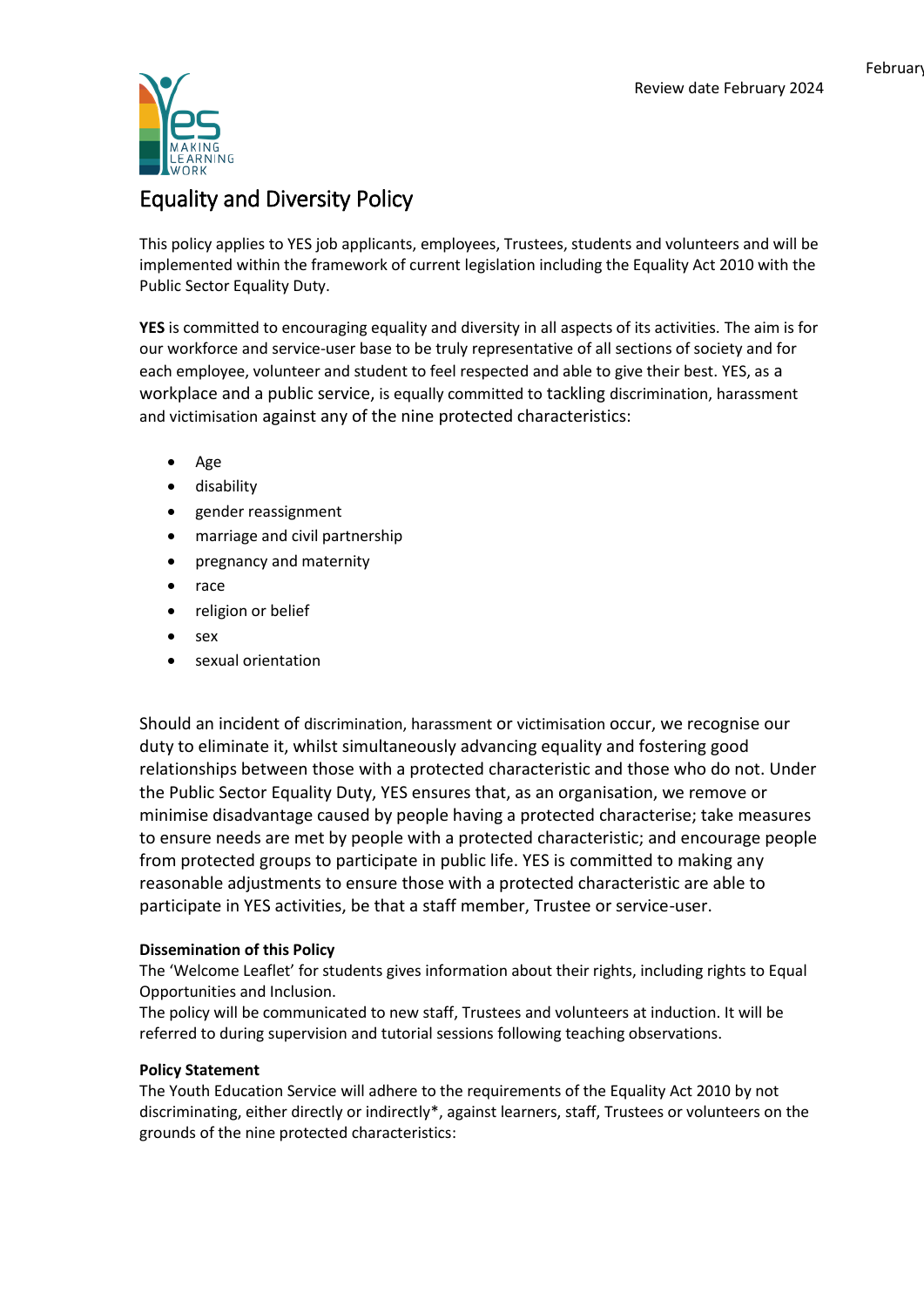February



Age, disability, gender reassignment, marriage and civil partnership, pregnancy and maternity, race, religion or belief, sex or sexual orientation.

There will also be no discrimination against:

- students due to the behaviour of their parents and/or siblings
- any individual because of their association with another individual who has a protected characteristic

#### **YES Commitment, we will**:

- create an environment in which individual differences and contributions of all our staff are recognised and valued and which promotes dignity and respect to all. No form of discrimination, intimidation, bullying, victimisation or harassment will be tolerated.
- ensure that the services it provides are accessible to all with any reasonable adjustments made, and endeavour to positively encourage and benefit people from disadvantaged groups
- supply specialist aids and facilities to enable disabled people to participate fully
- ensure equalities, diversity and inclusion training is delivered to all staff including training in unconscious bias
- ensure that training, development and progression opportunities are available to all staff
- monitor any issues that arise within the organisation and take appropriate action, fully supporting any person in the organisation who is faced with prejudice or discrimination
- scrutinise our CRM data and learner feedback to monitor for parity of progression and positive impact across all service users and employ an equalities action plan if necessary
- undertake an annual evaluation process to ensure that the policy is clear, in keeping with current legislation and being adhered to
- treat seriously any breaches of the policy, regarding them as misconduct which may lead to disciplinary proceedings

We recognise that Staff and Student recruitment and the delivery of our service are key areas for implementing this policy so deal with these, in further detail, below:

#### **Staff/Trustee Recruitment**

The aim is for our workforce to be truly representative of all sections of society and our customers, and for each employee to feel respected and able to give their best.

Applicants for posts will be given clear and accurate information through advertisements, job descriptions and interviews to enable them to assess their own suitability for a post. All Person Specifications will include only requirements that are necessary and justifiable for the effective performance of the job, as requirements that are convenient, rather than necessary, may be indirectly discriminatory. Vacancies will be given as wide a circulation as possible to staff who are likely to possess appropriate qualifications or have relevant experience and using a variety of platforms, some aimed at those with a protected characteristic. During the selection process, any reference to name, age, gender or address is removed and ensure any new member of staff responsible for recruitment will be trained to select using this process. All interviews will be thorough, conducted on an objective basis and shall deal only with the applicant's suitability for the job and ability to fulfil the job requirements. Any applicant's access needs will be met.

#### **Student Recruitment**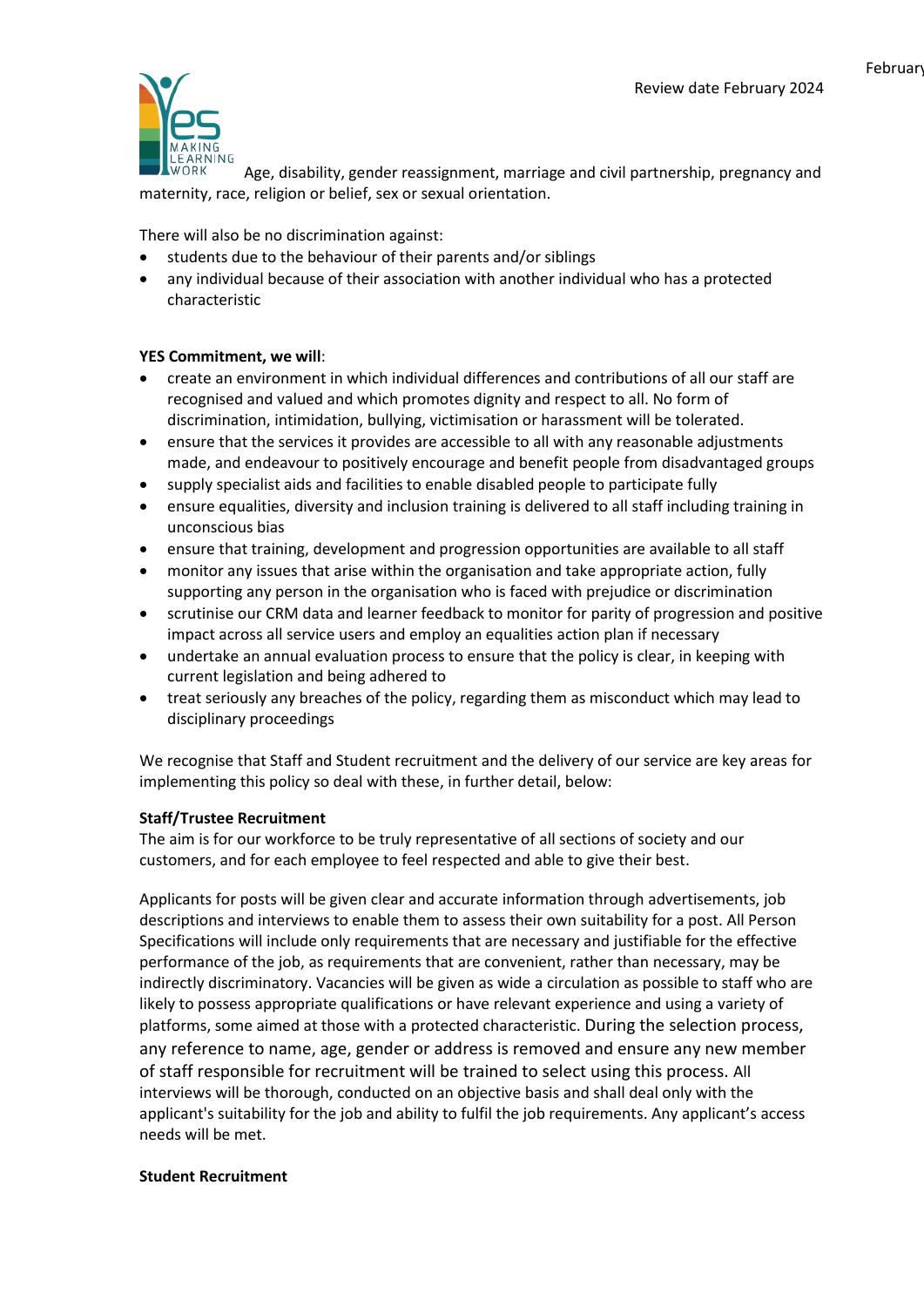

In promoting our service we will aim to reach the full spectrum of those who could benefit. This will include the use of radio, internet, leaflets and flyers and word of mouth. YES staff will outreach widely to find potential students. YES may decide to use the 'Positive Action' clause of the Equality Act 2010, which allows for the setting up of courses specifically for a certain group, such as Afro-Caribbean boys or Roma children.

## **Service Delivery**

We seek to improve the learner's experience of education and training and help them to aspire, achieve and progress. In order to achieve this, Equality and Diversity must be addressed at all levels, including activity, lesson planning, schemes of work and resources. Every attempt is made to ensure learning materials, where possible, portray positive images of people while also reinforcing anti-discriminatory language and images of all individuals and groups. We aim to prepare our students for the world of work, higher education and citizenship, by equipping our staff with the skills to meet this agenda.

## **Rights of Disabled People**

We will:

- Make reasonable adjustments to maintain the services of an employee who becomes disabled, for example, training, provision of special equipment, reduced working hours. (YES will seek advice on the availability of advice and guidance from external agencies to maintain disabled people in employment)
- Give full and proper consideration to disabled people who apply for jobs, having regard to making reasonable adjustments to allow them to be able to do the job.

## **Monitoring**

In order to know whether our advertising of posts, and promotion of our service, is reaching its potential, we will monitor age, disability, gender reassignment, race, religion or belief, sex and sexual orientation of both applicants for employment and applicants for our educational services. This will be done through questionnaire completed by job applicants and enrolment forms completed by students. Recruitment, retention and achievement of students will be analysed against these headings, and, where appropriate, targets set for improvement.

## **Workplace discrimination**

Any employee who feels they have been discriminated against, either directly or indirectly,\* during their work, should raise the matter with their line manager. Initially the employee and manager should aim to resolve the matter informally. It may be that discriminatory action is unwitting and easily resolved once the problem is clear. If they are dissatisfied with the outcome, the complaint is very serious, or their line manager is the cause of the complaint, the employee should raise the matter, in writing, as a formal grievance under the YES Grievance Procedure. Any student or volunteer who feels they have been discriminated against, should follow a similar procedure, which is outlined in the student handbook and volunteer agreement.

## **Victimisation**

Victimisation is defined in the Act as: treating someone badly because they have done a 'protected act' (or because you believe that a person has done or is going to do a protected act. Individuals are protected against victimisation if they:

- make a claim or complaint of discrimination under the Equality Act
- give evidence or information to help someone else who has made a complaint or a claim under the Act
- do anything else which is related to the Act